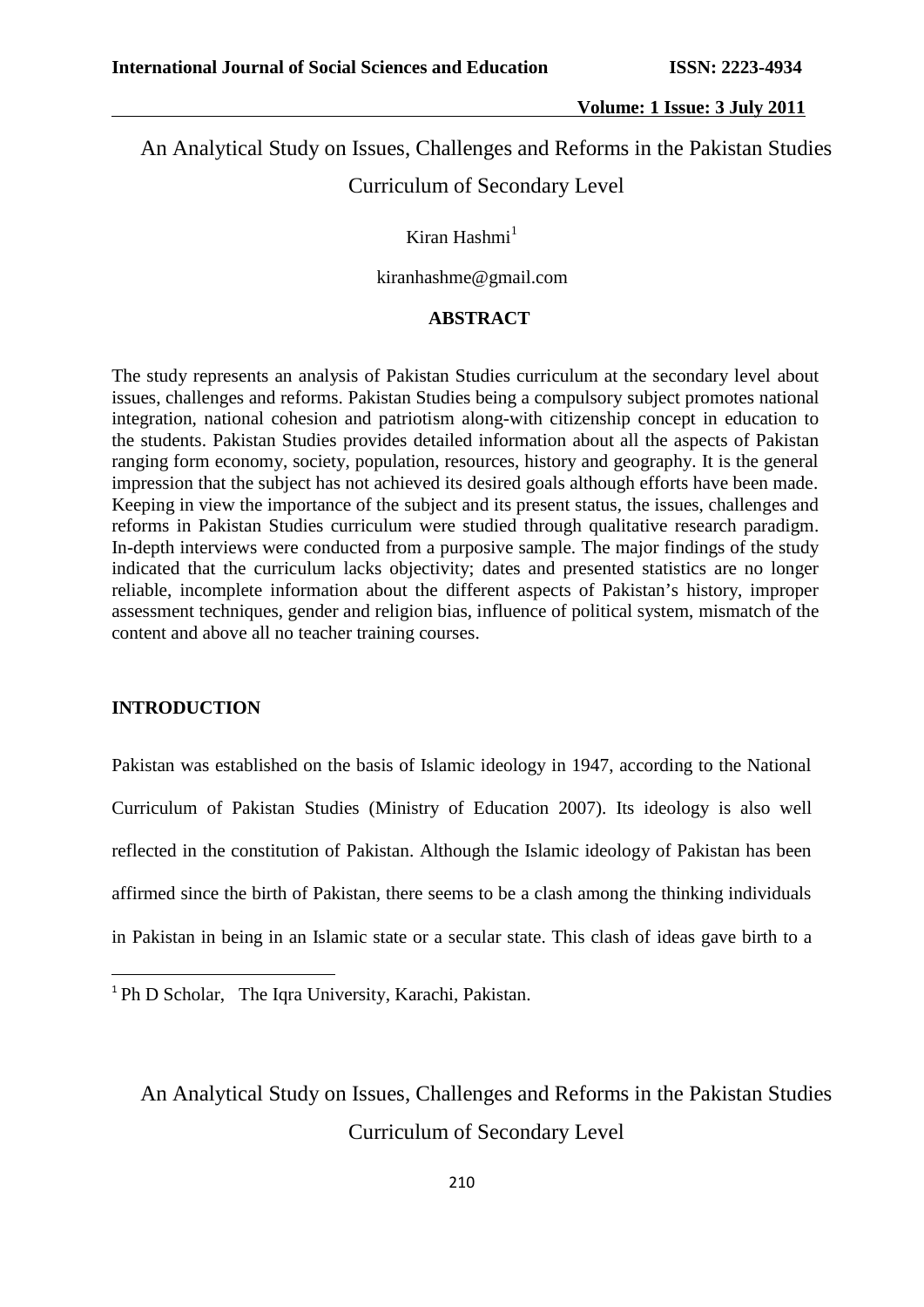clash in the value system set for the country in various walks of life too. At different times, in view of changing needs, different values were set to accomplish the national objectives through its national curriculum. This need of value-based society gave rise to the birth of "Pakistan Studies" whose major purpose was to bring about national integration among the disparate groups of the Pakistani society (Edvardsson, 2009).

During the civil war in East Pakistan in 1971, it was observed that there was lack of patriotism among Pakistanis and national integration that could bring the two parts of the nation together ( Rehman, 1972). This lack of patriotism and national cohesion ultimately resulted in the dismemberment of Pakistan and the detachment of East Pakistan from West Pakistan. After the Fall of Dhaka, an urgent need was felt to bring back the national unity and patriotism among the residue (West) Pakistanis. It was thought that it can only be made possible if changes were brought about in the national curriculum of Pakistan. So for the first time in 1976, the subject, "Pakistan Studies" was introduced in National curriculum of Pakistan and was made compulsory in 1985. (Shahid, 2007)

As compulsory subject, Pakistan Studies is taught at secondary, intermediate, bachelor's and master's levels in Pakistan. It is a multidisciplinary subject and has its correlation with almost all the subjects of social sciences by inculcating the ability to appreciate and understand the economic, political, social problems and the development of social consciousness of one's social obligations, rights and duties, fostering patriotism, loyalty, respect for the established values and appreciation of cultural and national heritage (Hussain, 2009). Furthermore, it was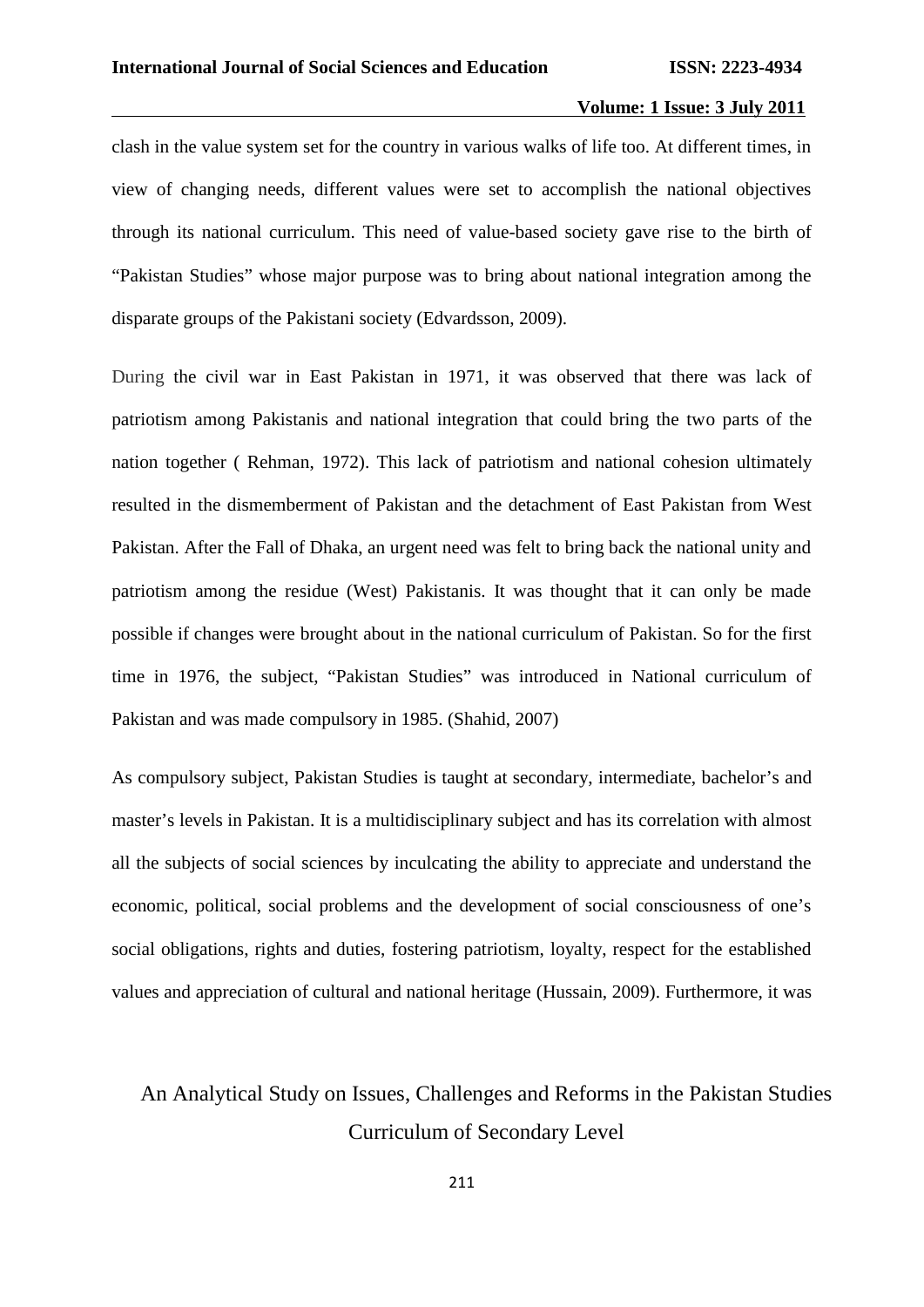argued that Pakistan Studies provides a sound knowledge to the learners not only about the factors leading to the creation of Pakistan, but also makes learners appreciate various aspects of its ideology, history, culture, geography, politics, economy and strategic position in regional and international affairs, according to the National Curriculum of Pakistan Studies IX-X, 2006 (Meherunnisa, 2007).

According to the constitution of 1973 Pakistan was carved out of India in 1947. The main purpose of its creation as a sovereign state was to protect the political rights of the Muslims in South Asia. Since the creators of Pakistan were Western educated leaders, they envisaged that the new state would sustain the values of individual autonomy, civic equality and religious multiplicity. They did not desire to Islamic society (Aziz, 1993). The main objective of Pakistan Studies is to promote visions of what a good citizen of Pakistan needs to be acquainted with, what knowledge is of most value, what kind of society is advantageous, and what curriculum policies are to be implemented in the nation's schools..

In the National Curriculum, the Government of Pakistan Curriculum Wing of the Federal Ministry of Education has drafted ten objectives of Pakistan Studies for Grades IX and X. For the recognition of these objectives, the textbooks prescribed by the Ministry of Education are published by all the respective provincial textbook boards.

The Pakistan Studies curricula has been borrowed directly from the idea of Quaid-i-Azam Muhammad Ali Jinnah where he wanted all Pakistanis to be Pakistanis irrespective of their regional and religious differences. Pakistan Studies have mainly been introduced to produce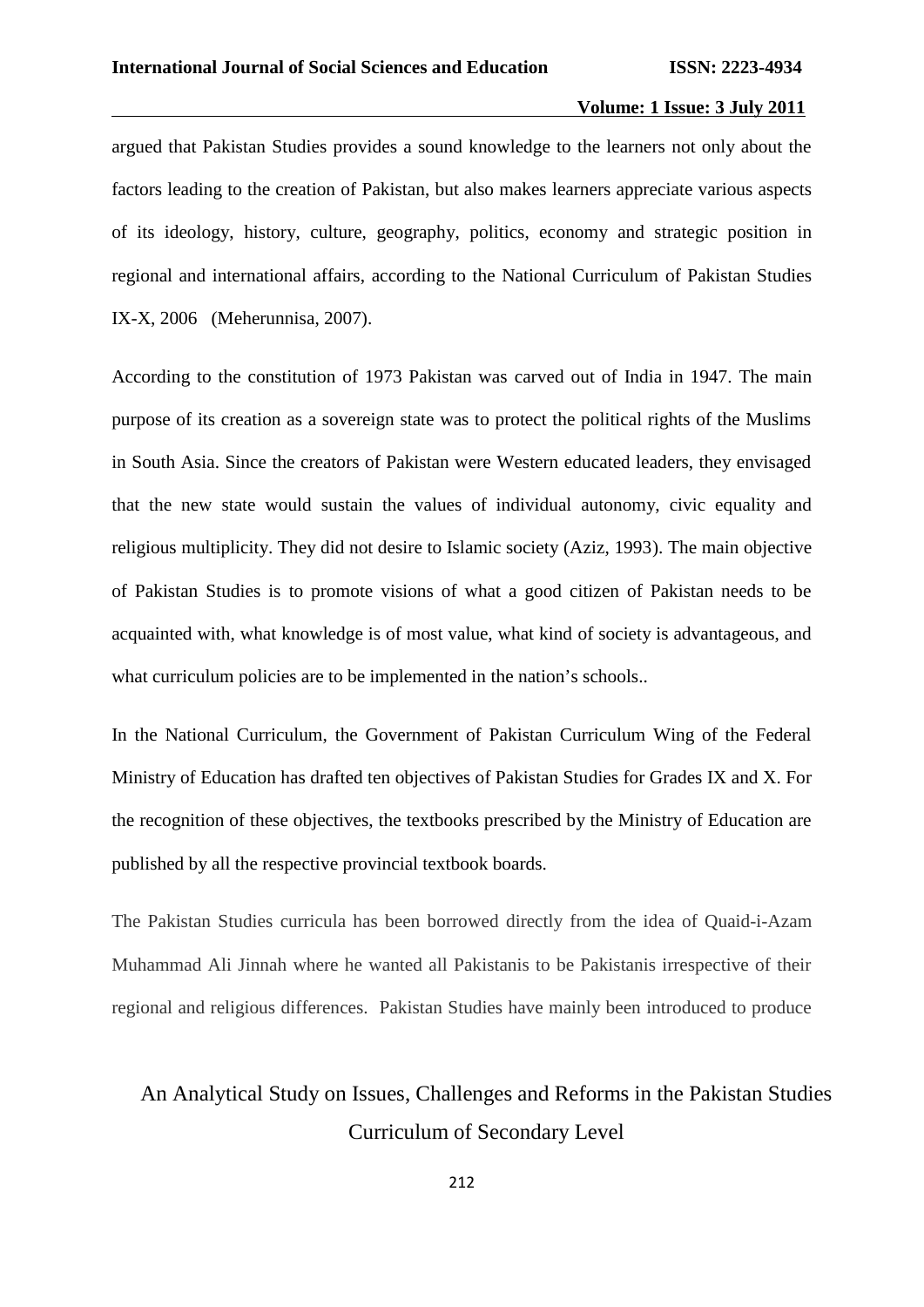patriotic Pakistanis who avoid provincial and religious discrimination. Hence, the curriculum designed by curriculum developers also reflects the same vision (Azhar, 2007). Many textbooks of Pakistan Studies published by the public and private sector do claim that Pakistan has been made to protect the rights of Muslims and is the land of Islam and all efforts should be directed at making it an 'Islamic welfare state', so as the state plays the key role in the protection and promotion of the well-being of its citizens.

The task of providing a national identity to the Pakistanis is puzzled by the alternate search of the curricula for a fictional Muslim identity and Islamic acknowledgment. The curriculum is mainly designed to accomplish these goals with the help of some integral variables such as national integration, cohesion and patriotism. The least that the curricula must do in these circumstances to arouse the process of national integration is to encourage the inhabitant of the various regions and provinces of Pakistan to understand each other better and more closely. To what extent do the curriculum happen to accomplish this, is a question of concern.

The teacher of Pakistan Studies should keep continuity in the forming of objectives and admiration of the developments taking place in social, cultural and geo-political environment of the country. Main purpose of teaching Pakistan Studies is to promote the knowledge of the individual about himself, the country and the world around him, importance of nation building, and development of social and moral consciousness that should lead to healthy living in democratic society.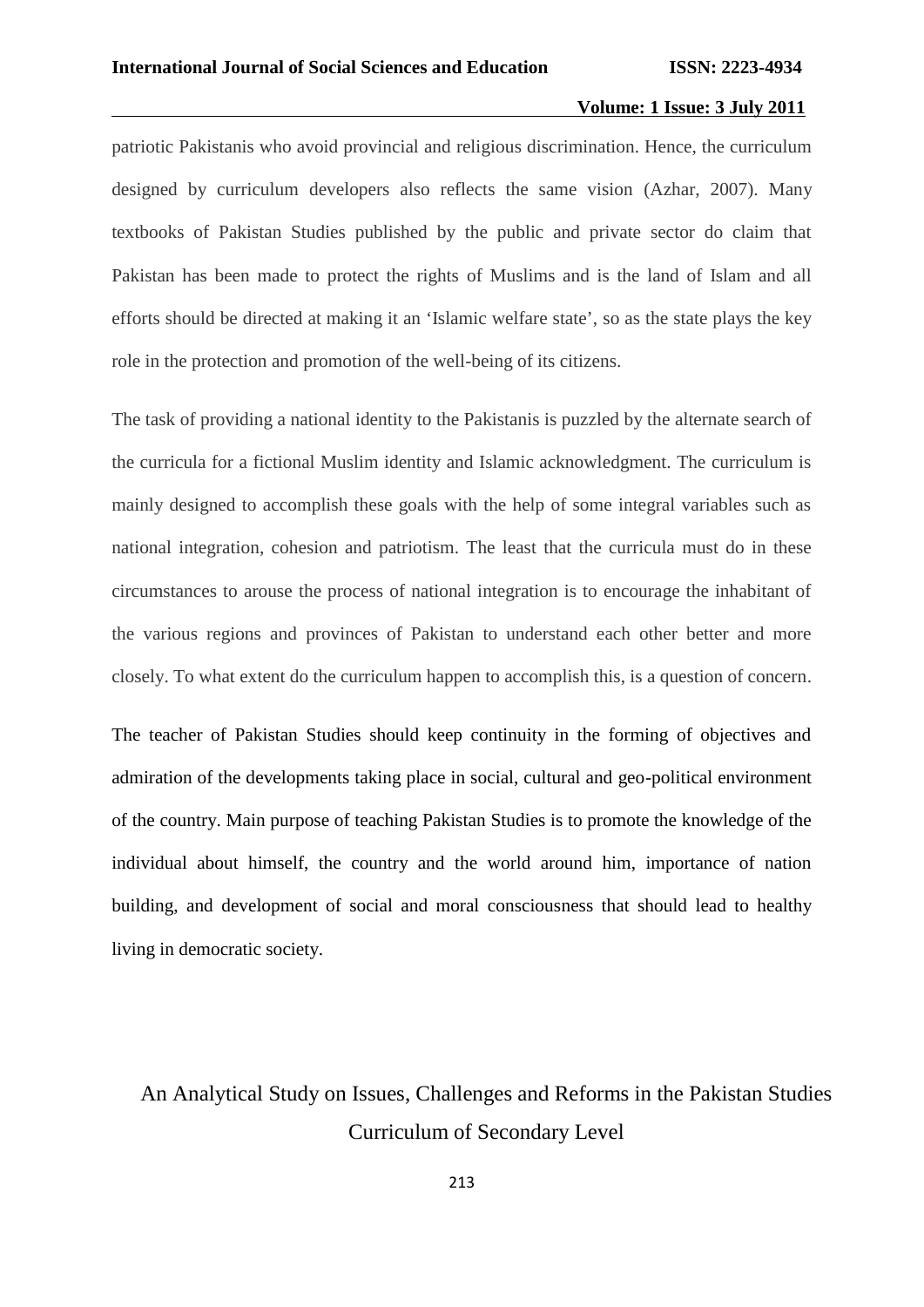The charter of national integration is required for the survival of Pakistan. The curriculum of Pakistan Studies should be designed in a way that it can demand every province including every religious and political organization for the national integration of Pakistan. There must be a selfless national unity among the general public, politicians and the security forces in order to cope with the anti-Pakistan conspiracy.

#### **SIGNIFICANCE OF THE STUDY**

The purpose of the study was to find the issues and flaws in the Pakistan Studies curriculum. The main purpose of the research was to indicate the drawbacks in the curriculum transmission chain. This research will help the stakeholders in the development and improvement of cohesion between the national objectives designed by the Federal Ministry of Education experts in the field and the content written by the text-book authors to achieve these objectives. As a result, the curriculum for Pakistan Studies would be more result oriented and value-based for the Pakistani society. This study would provide guidance to the curriculum developers and textbook authors about the criteria for the content selected and published and would also help them to formulate the content with respect to the national objectives.

#### **METHODOLOGY**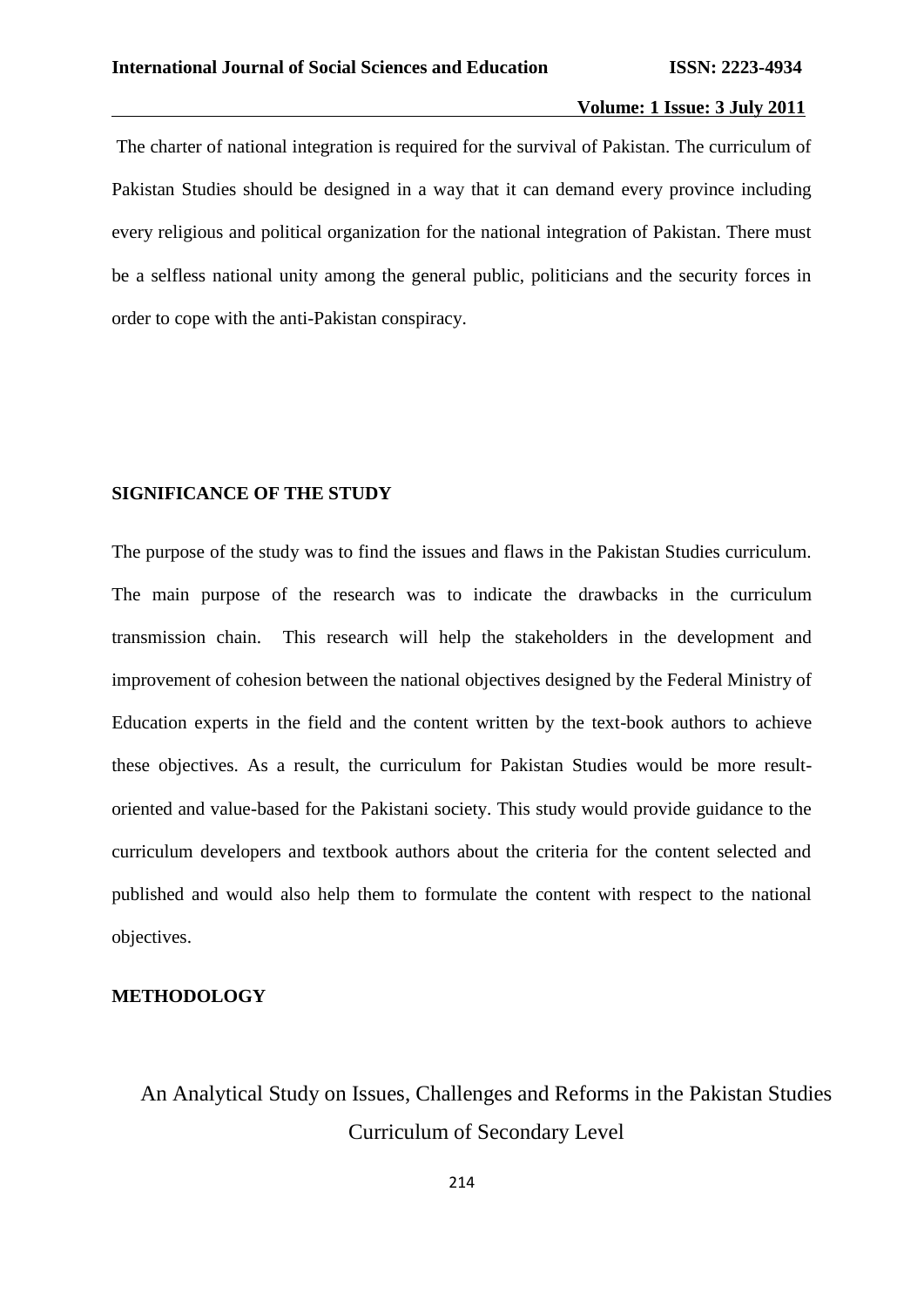For this specific research, the researcher has selected the Qualitative research approach. The researcher conducted interviews with the participants\respondents.

For the Qualitative study, a Focus Group Discussion was conducted among the public and private trained and trainee teachers of Pakistan Studies grade IX respectively. Later, in-depth interviews of a subject specialist of Pakistan Studies, a curriculum developer, a curriculum expert, a supervisor of Pakistan Studies Textbook, a public sector teacher and a private sector teacher were conducted.

### **DATA COLLECTION PROCEDURE:**

For the collection of qualitative data, a Focus Group Discussion among the trainee and trained teachers of private and public sector teacher training institutes respectively was conducted. There were all together 13 participants of the FGD. Data was collected in the form of audio recording and video recording.After this, themes were analysed and later interviews were conducted on the selected themes.

A Total six in-depth interviews were conducted where the respondents' experiences were audio recorded. The interviews were taken from a renowned subject specialist of Pakistan Studies, a curriculum developer, and curriculum expert, one of the supervisors of the Pakistan Studies textbook, a public sector teacher and a private sector teacher.

### **FINDINGS**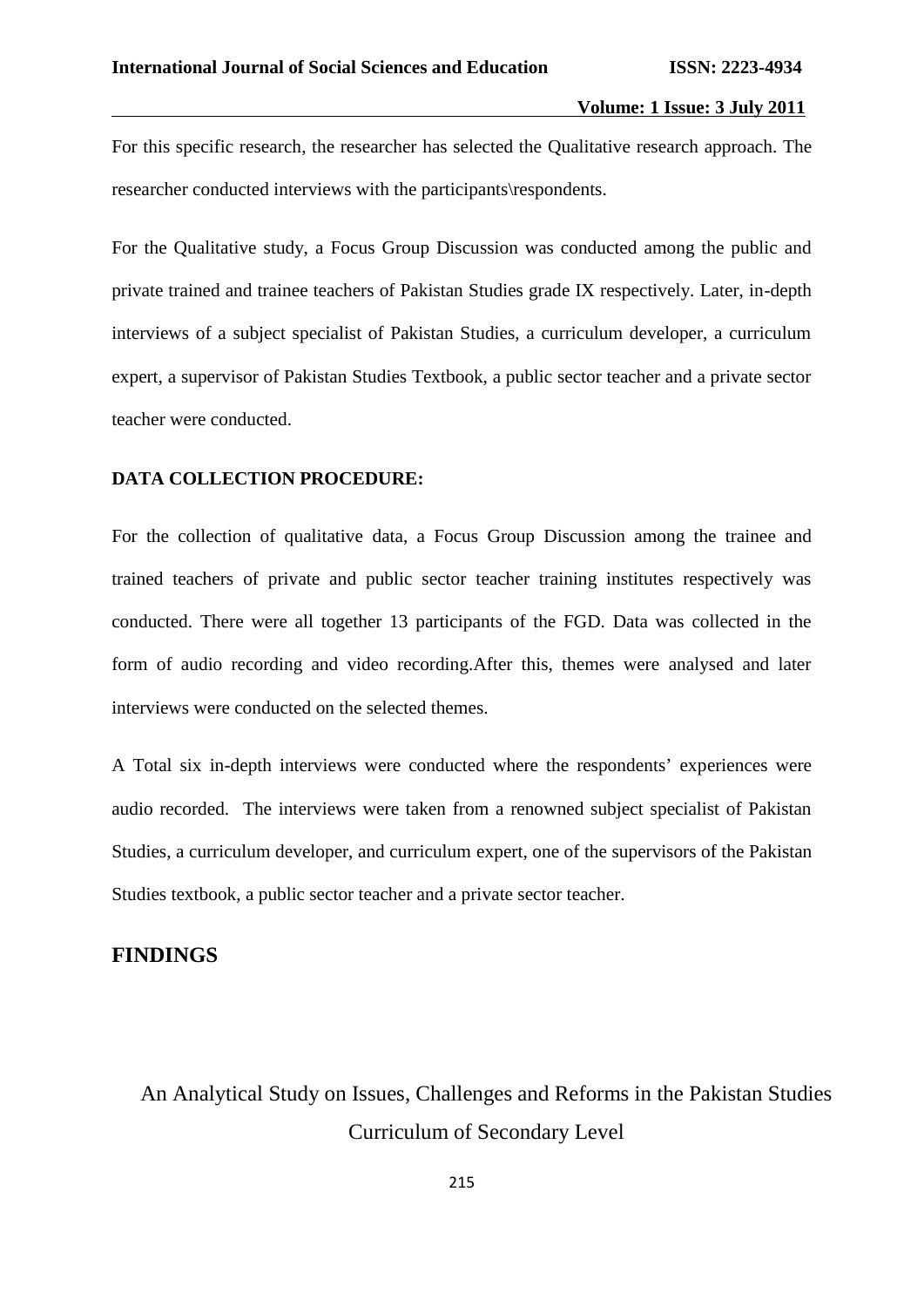The curriculum lacks objectivity. The other major flaw in the content is that ideology is connected with the land of Pakistan, however, ideology has no connection with the land of Pakistan. With respect to the quotations given on Two Nations Theory only the quotations by Allama Iqbal and Quaid-e-Azam are given. Besides this the quotations of Sir Syed Ahmed Khan and Chaudhry Rehmat Ali on 'Two Nations Theory" could have been added here to make the meaning more clear and strong.

In the curriculum, the Movement of Pakistan starts from the services of Shah Wali Ullah but for grade IX students, the Movement of Pakistan should be developed in the historical perspective of Pakistan. A lot of important reformers have been completely skipped from the content such as the movements of Shah Wali Ullah, Syed Ahmed Shaheed Barelvi, Haji Shariat Ullah and Titu Mir. The services rendered by the Sufis and Saints; the Islamic movements like Deoband, Nadwa-Tul-Ilam, and Alla Hazrat Manzar-ul-Islam are completely missed out.

There is little information about the detachment of East Pakistan. It should be accepted as a fact and should also contain the real reasons of its detachment to our students.

Dates and statistics are no longer reliable. According to one of the subject specialists of Pakistan Studies, the date of, August 14, 1947 was originally Ramadan 26 and Thursday, however, it has been changed to Ramadan 27 and Friday due to religious reasons.

There is no representation given to any religious minority living in Pakistan. There is no information related to their respective culture, festivals or traditions although minorities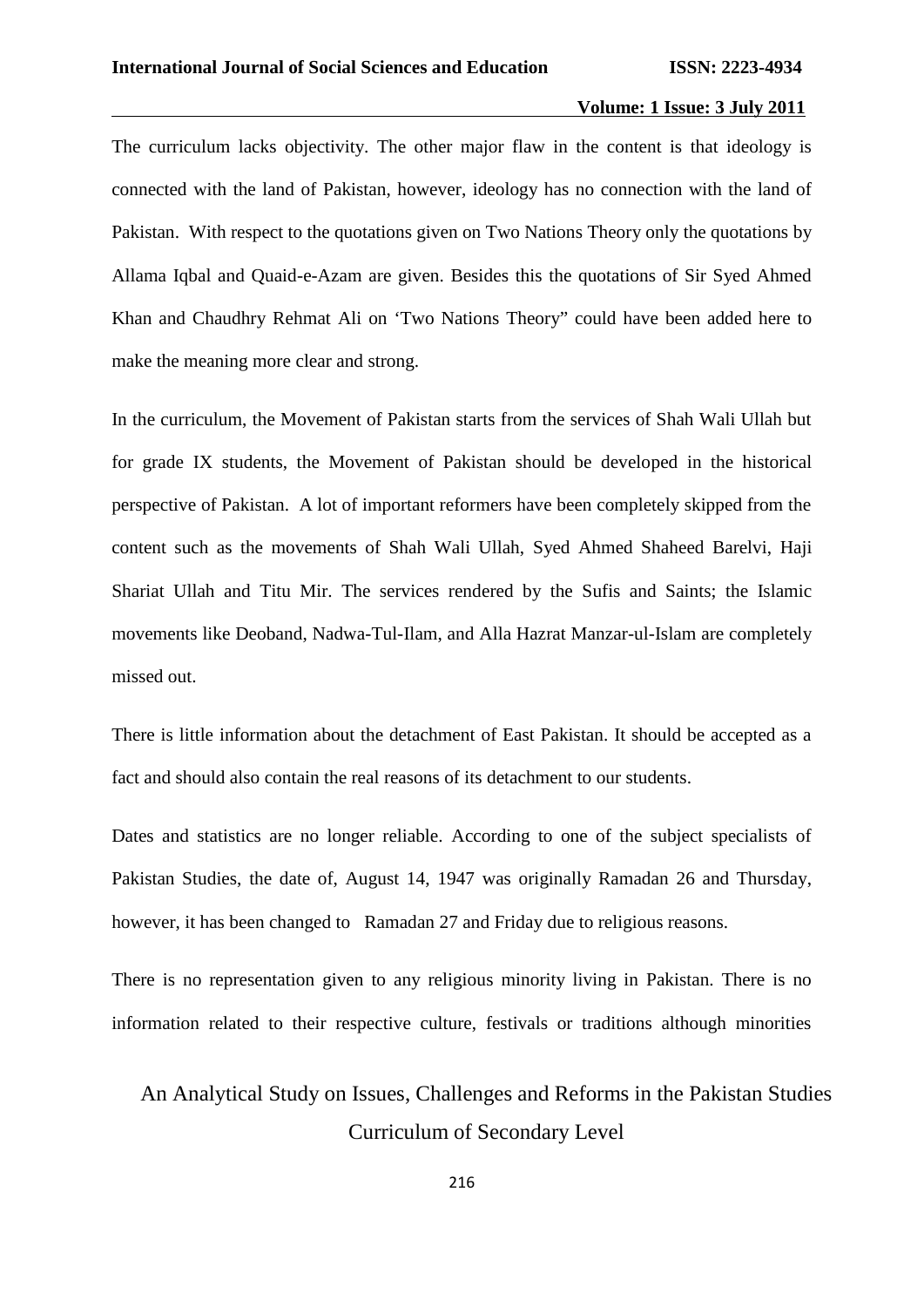representation in quite well reflected from the flag of Pakistan where white represents the minorities.

Moreover, there is not even a single name of the women freedom fighter or workers who have worked in the struggle of Pakistan. So many topics are added with very fictious information about all such as politics, civics, geography, international relations, economics, population etc.

Fourthly, mismatch of content is a general problem in this curriculum. Topics of Islamiat are frequently added. This should be completely eliminated from Pakistan Studies as the students are already studying compulsory Islamiat and the non Muslims are studying ethics at the same time. The mismatch of the content should be avoided as much as possible.

Above all, Pakistan Studies content is highly influenced by the personal and political influence of the people.

### **PERFORMANCE OF SIND TEXTBOOK BOARD**

Sind Textbook Board's performance is below standard. Time is wasted in the beginning and in the end when the textbook has to reach the market; work is done in a rush, hence, affecting the overall quality of the textbook. To save money, coordination meetings are not conducted among the writes, supervisors and the coordinators. Further the supervisors during proof reading are only allowed to amend the factual data of the textbook but not the matter of the content. No pilot testing is done of the textbook before sending it out in the market.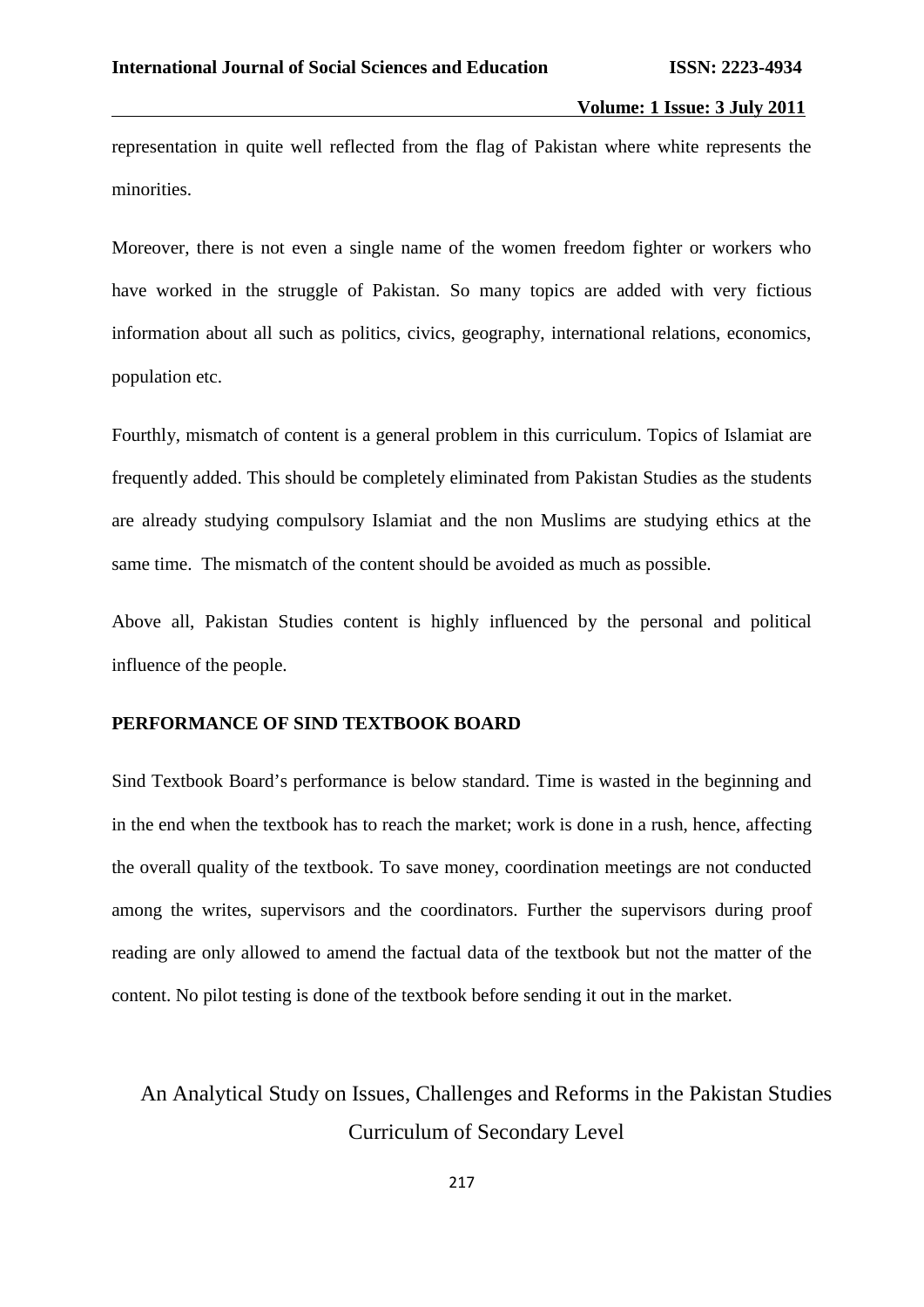The content of the textbook only touches the first two levels of the Blooms taxonomy.

No textbook of Sind Textbook Board lack the information about authors and co-authors of the textbook. Moreover, to further worsen the situation; no workshops are conducted for subject's experts and teachers after publishing the textbook.Above all, with respect to the national curriculum objectives, the content does not contain any information that can promote or at least assist in the achievement of the set curriculum objectives.

### **ROLE OF TEACHERS**

Teachers are using the traditional way of teaching through lectures in the classroom. Activity based learning is almost negligible. There are no teacher trainings or refresher courses for the teacher conducted by the board.

### **ROLE OF SCHOOLS**

Even the school managements give no priority to this subject and normally it's a practice that the last periods after break are reserved for this subject. Students have no interest in this subject and they tend to clear the exams by memorizing the content from the textbook. All the other compulsory subjects for grades IX and X are for 100 marks, however, Pakistan Studies is for 75 marks only.

### **RECOMMENDATIONS\ SUGGESTIONS:**

After the research findings, a lot recommendations and suggestions are there to help the curriculum developers, textbook publishers and above all for the teachers to make Pakistan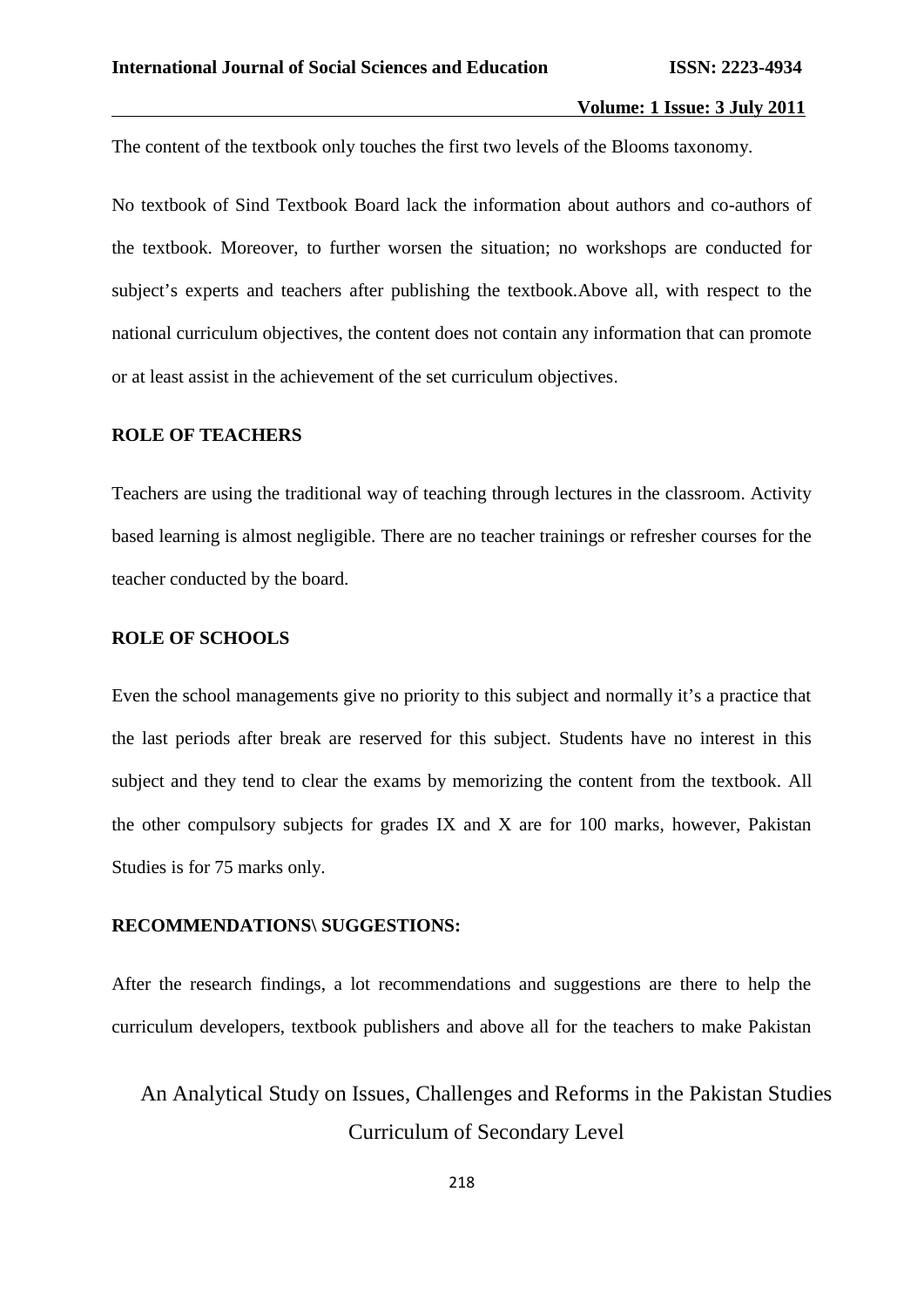Studies an interesting subject for the students and to be able to achieve the targets set by the federal ministry.

### **RECOMMENDATIONS FOR UPGRADING THE CONTENT:**

It is recommended that the role of provinces should be merged in the chapter of Pakistan movement. The role of individual provinces should be taught at the degree or post graduate level, not the secondary and the intermediate levels. More emphasis should be given to nationalism in the content of Pakistan Studies. More emphasis should be given to the period of 1946-1947 especially the three major stages of Pakistan's history: background of 1906, then from 1906-1940, then 1940-1947 and finally the creation of Pakistan in 1947 and the emergent issues which Pakistan faced.

It is also recommended that the curriculum should be made shorter and specific with fewer topics having detailed information. Sample guidelines should be added in the content with respect to the designed curriculum. Personal and political influence to be removed from the curriculum. Representation of the minorities and women to be given on equal lines as of the Muslims and men respectively.

Further, The topics of Islamiat should be completely removed from the Pakistan Studies . Based on the philosophy of Two Nation Theory; democracy, fundamentals of law and rights, concept of welfare state could be well developed. Problem solving approach should be introduced. With respect to the creation of Pakistan, the pre history of Shah Wali Ullah, or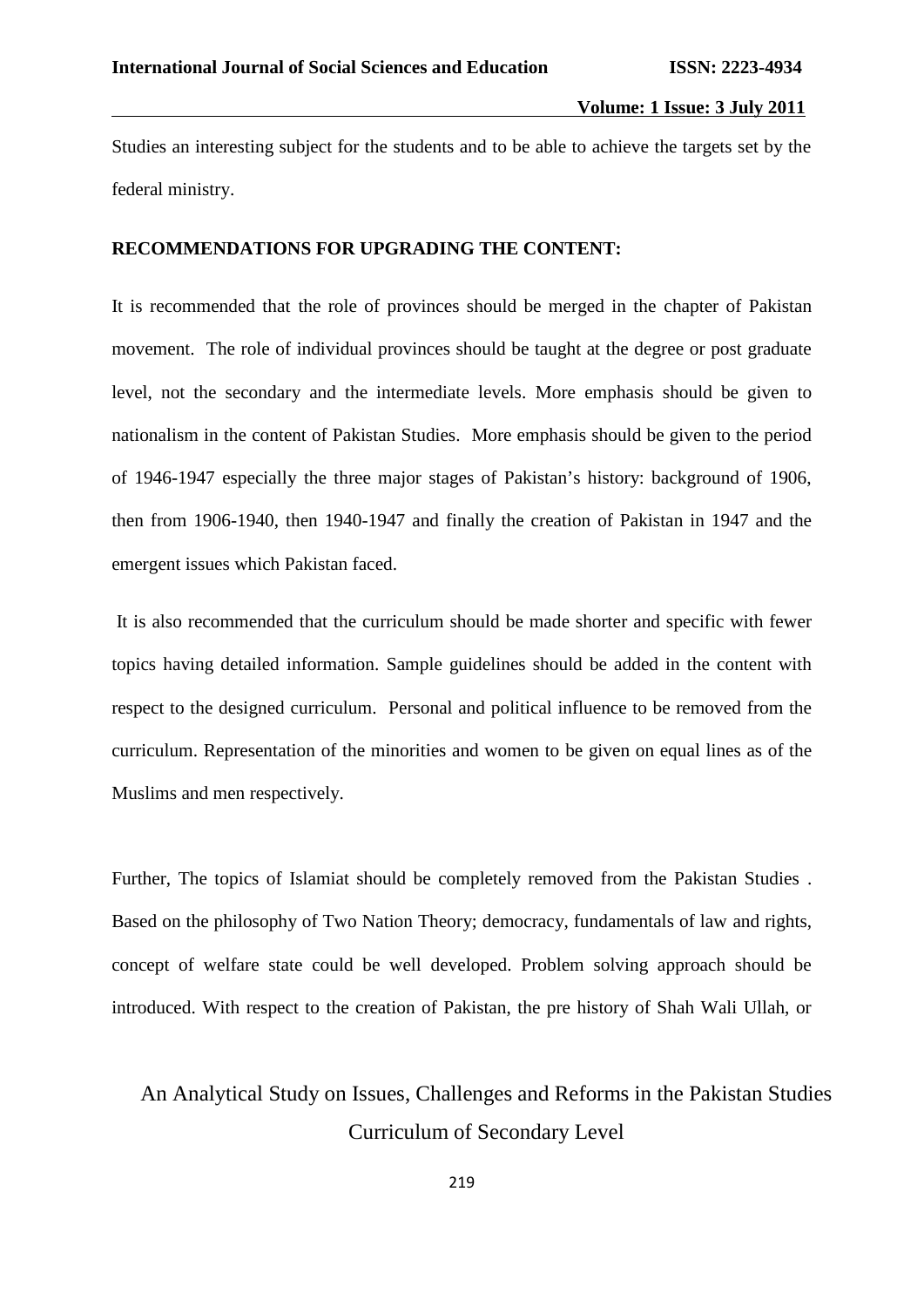Barelvi movements should also be superficially taught. Supervisors should be given the right to change the matter of the content if they feel it's irrelevant and unnecessary.

Moreover, the monotony of traditional teaching should be broken down. Activity based learning to be initiated. The methodology of teaching should be clear. Guidelines for suggested methodology are not available at any place in the book. There should be some guidelines given to teachers as well in the textbook. Every textbook till grade 10 should have teachers guide to assist the teachers.

### **CONCLUSION**

It can be concluded that the content contains a lot of flaws in it. Pakistan Studies being one of the most important and most interesting subjects is dealt with the worst way. The problems are not only in the textbook of Pakistan Studies. In fact, problems are in every aspect ranging from the curriculum development till its final implications.

#### **REFERENCES:**

Al-haj.M, (2005) National Ethos, Multicultural Education, and the New History Textbooks in

Israel. The Ontario Institute for Studies in Education of the University of Toronto.

Ateeq-ul-Hasan. S, (2002) The Governance and Democracy in Pakistan. The development review 35 : 4 Part II (Winter 1996) pp. 631—645

Azhar.A, (, October 14, 2007) Indoctrinating young minds, the curricula being taught at both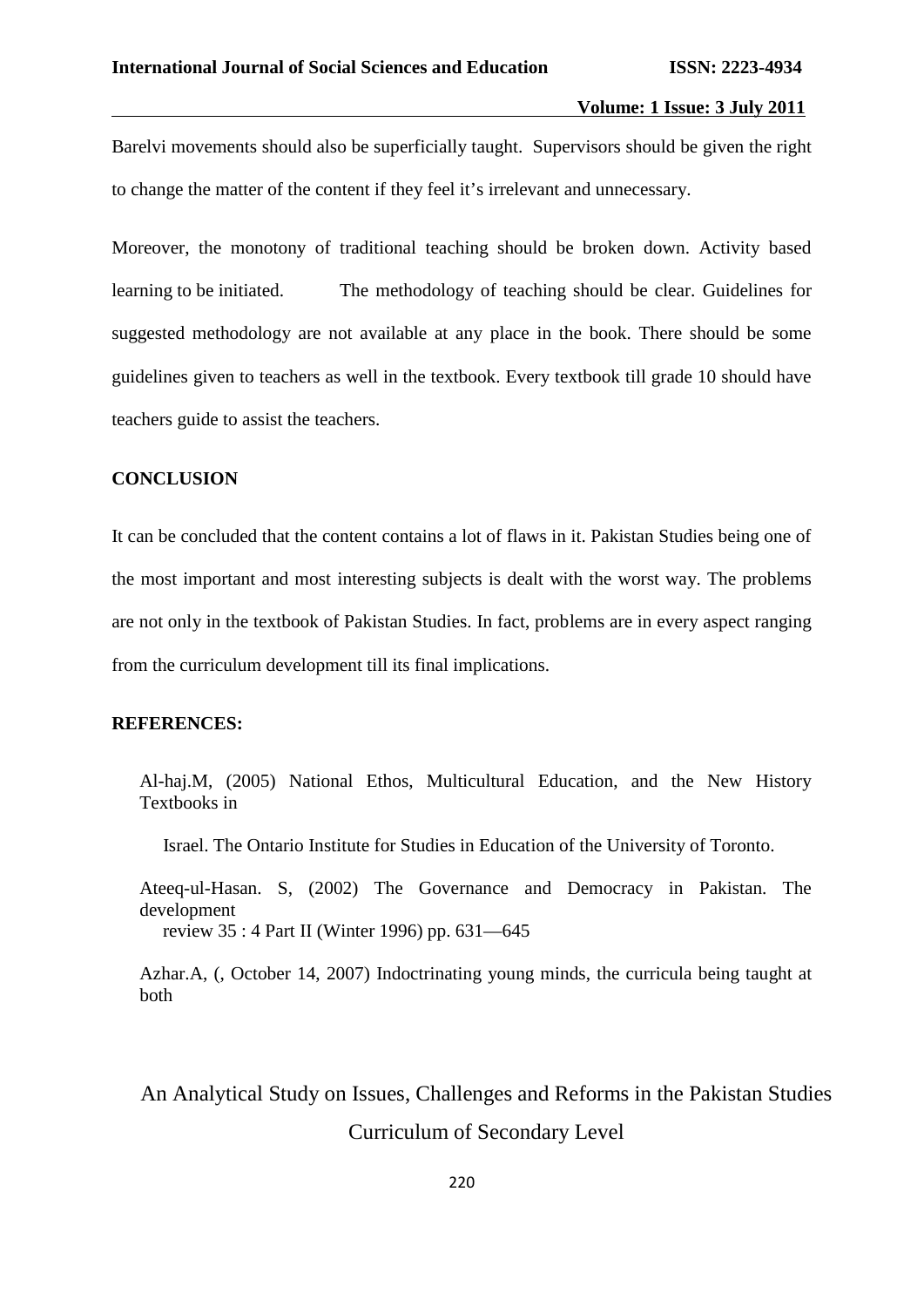private and government schools are riddled with striking biases and omissions. The News

Sunday

Coman. P,(1996) Reading about the Enemy: School Textbook representation of Germany's

role in the war with Britain during the period from April 1940- May 1941.British Journal of Sociology of Education, Vol. 17, No. 3, University College, Scarborough

Deakin. Q (2001) The Modern British Comprehensive School, In Search of the Ethos of the

Modern Britisn Comprehensive School. Nationalities Papers, Vol. 29, No. 2, 2001 Association for the Study of Nationalities

Durrani.A, (2009) Pakistani: Lingual Aspect of National Integration of Pakistan. National Language Authority: Islamabad, Pakistan ministry of education curriculum review

Edvardsson.L, (2009) Islamophobia – Features of Islamophobia and Strategies against it.

Malmö högskola

Khan, Rahmat Ibad (1996) Impact of political culture on political development of

balochistan. PhD thesis, University of Karachi, Karachi.

Mehrunnisa (2007) Pakistan Literature and Naseem Amrohvi; - A Social Study. Phd thesis,

University of Karachi, Karachi.

National Curriculum for Pakistan Studies Grade IX and X 2006, Government of Pakistan

Ministry of Education Islamabad, page 1

Nayyer.A.H. and Salim.H (2007) establishment of a national board of school

textbooks:Education Journal volume 12

Osaghae E.E, (2009) Democracy and National Cohesion in Multiethnic African States: South

Africa and Nigeria Compared. Nations and Nationalism, Volume 5, Number 2, April